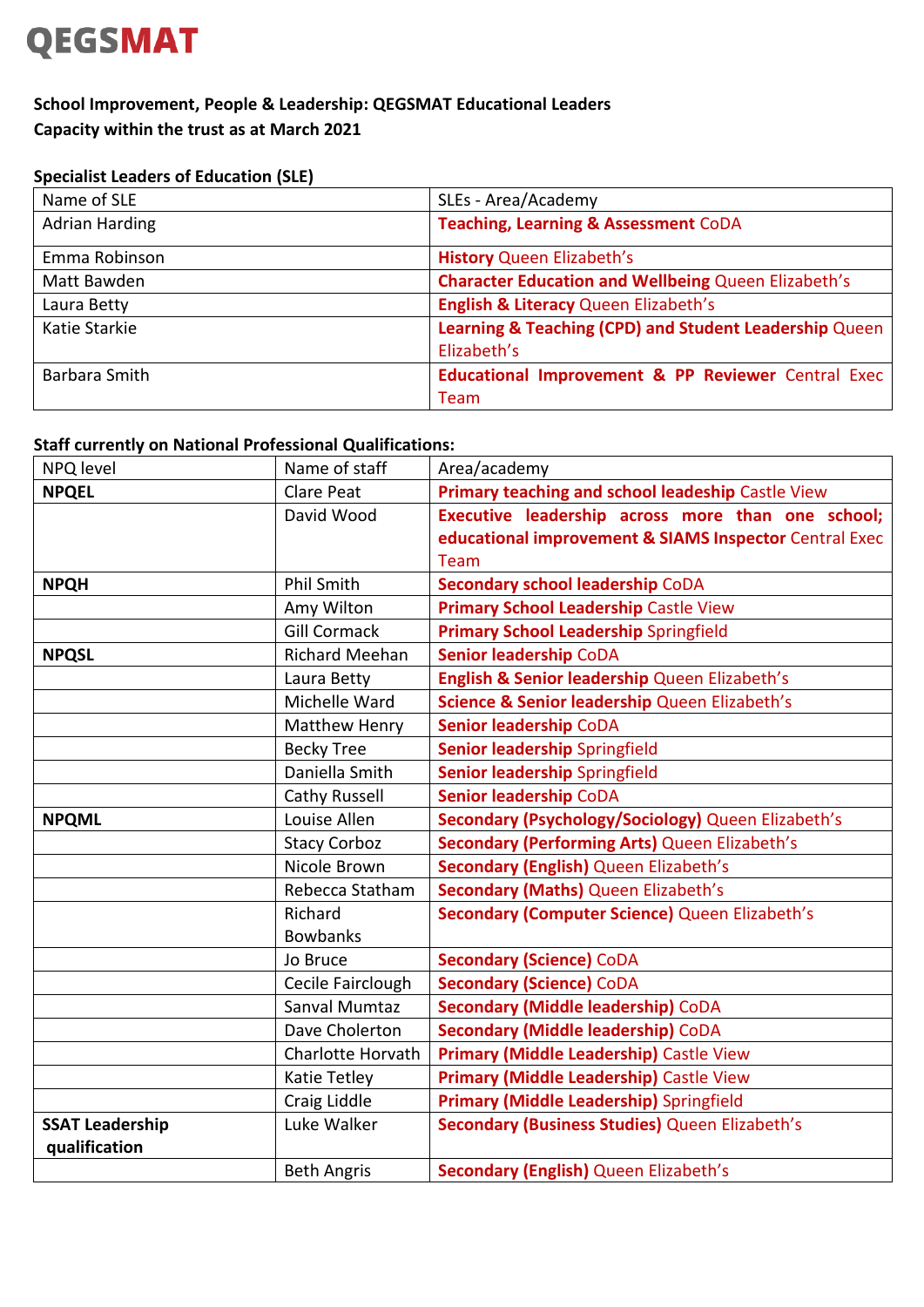## **QEGSMAT**

### **QEGSMAT 'Highly Effective' Practitioners – adding capacity:**

| Academy                    | Name                 | Area                                                         |
|----------------------------|----------------------|--------------------------------------------------------------|
| <b>Central Team</b>        | Lisa Key             | <b>Finance and Operations, National Coach for Women into</b> |
|                            |                      | Leadership                                                   |
|                            | <b>Stuart Hardy</b>  | <b>Human Resources</b>                                       |
|                            | <b>Rob Tuck</b>      | <b>Creative Technology, IT and Design</b>                    |
|                            | Valerie Bostock      | <b>Finance</b>                                               |
|                            | Dave Roberts         | <b>Data</b>                                                  |
| <b>Springfield Junior</b>  | Nikki Staddon        | <b>Maths</b>                                                 |
| <b>Waterhouses Primary</b> | Joy Hulme            | <b>EYFS</b>                                                  |
|                            | Laura Lafford        | <b>Maths</b>                                                 |
|                            | Simon Walker         | <b>HLTA &amp; PE lead</b>                                    |
| <b>Castle View</b>         | Pru Eason            | <b>Teaching &amp; learning</b>                               |
| Primary                    |                      |                                                              |
|                            | Amy Wilton           | <b>Teaching &amp; leadership</b>                             |
|                            | Charlotte Hovath     | <b>Teaching &amp; learning</b>                               |
|                            | <b>Katie Tetley</b>  | <b>Teaching &amp; learning</b>                               |
|                            | Marie Edwards        | <b>Teaching &amp; learning</b>                               |
| <b>CoDA</b>                | Zoe Wheatley         | <b>English</b>                                               |
|                            | Sam Mallen           | <b>English &amp; well-being</b>                              |
|                            | Pam Bancroft         | <b>Safeguarding</b>                                          |
|                            | Harmi Grewal         | <b>Child Protection</b>                                      |
| Queen Elizabeth's          | Louise Allen         | Teaching & Learning - Psychology/Sociology Post 16           |
|                            | Laura Betty          | <b>Teaching &amp; Learning - English</b>                     |
|                            | Nicole Brown         | <b>Teaching &amp; Learning - English</b>                     |
|                            | Jade Fowler          | <b>Teaching &amp; Learning - Art</b>                         |
|                            | James Illsley        | <b>Online safety &amp; Creative Digital Media</b>            |
|                            | Sophie Palmer        | <b>Teaching &amp; Learning - MFL</b>                         |
|                            | Emma Robinson        | <b>Teaching &amp; Learning - History</b>                     |
|                            | Katie Starkie        | <b>Teaching &amp; Learning - PE</b>                          |
|                            | Rebecca Statham      | <b>Teaching &amp; Learning - Maths</b>                       |
|                            | Luke Walker          | Teaching & Learning - Business Studies & Economics           |
|                            | Michelle Ward        | <b>Teaching &amp; Learning - Science</b>                     |
|                            | Peter Wyke           | <b>Teaching &amp; Learning - Religious Studies</b>           |
| <b>Castle View</b>         | Clare Peat           | <b>Primary School Leadership</b>                             |
| <b>CoDA</b>                | <b>Phil Smith</b>    | <b>Secondary School Leadership</b>                           |
| Queen Elizabeth's          | <b>Scott Garrity</b> | <b>Secondary School Leadership</b>                           |